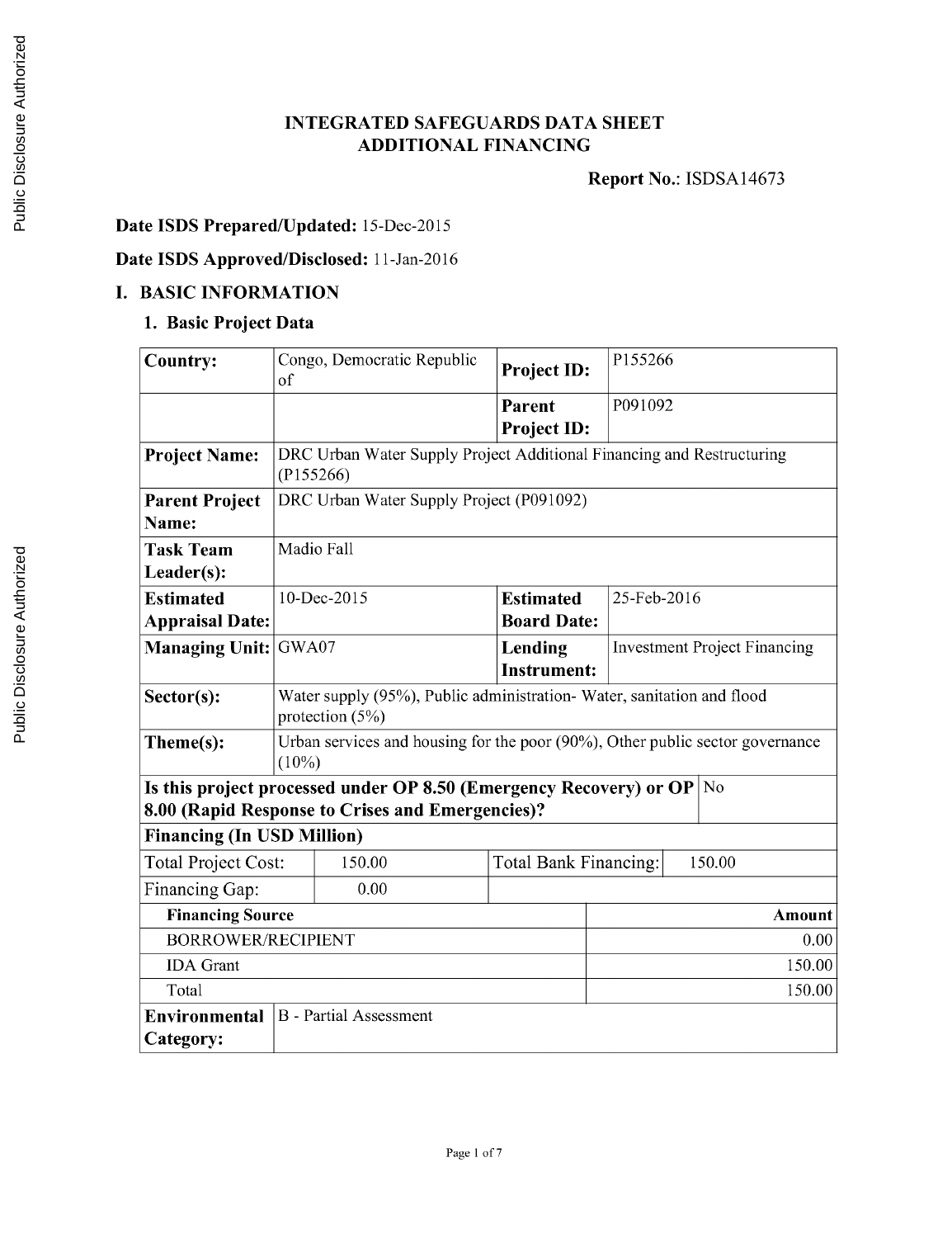| Is this a        | N <sub>0</sub> |
|------------------|----------------|
| Repeater         |                |
| $ $ project? $ $ |                |

### **2. Project Development Objective(s)**

#### **A. Original Project Development Objectives - Parent**

The project objective is to increase, on a sustainable basis, access to drinking water in certain urban centers of DRC.

#### B. **Proposed Project Development Objectives - Additional Financing (AF)**

The revised project objective is to increase access to sustainable water services in selected urban areas, and to improve the operational performances and viability of the State Water Utility.

### **3. Project Description**

Under Component **A** (indicative amount: **US\$115.1** million): construction of water production, transmission and storage facilities and provision and installation of distribution networks, social household connections and public standpipes, including the provision of water meters in: Kinshasa, Lubumbashi, Matadi and Kindu. Detailed design studies are available for a substantial portion of these works, while the remainder would be completed through amendments of the consultant contracts carried out for the Water Supply Master Plans of the targeted cities.

Under Component B (indicative amount: **US\$34.9** million): (i) support to the Recipient in deepening the sector reform, including institutional studies and design of the next PSP transactions, financing of two additional years of the services contract and financing of rehabilitation; and (ii) support to the Recipient in the areas of Project coordination, supervision, financial management, communication and outreach, procurement, monitoring and evaluation, supervision of implementation of the Safeguards Instruments.

### **4. Project location and salient physical characteristics relevant to the safeguard analysis (if known)**

The project will finance investment and rehabilitation programs specific to each city targeted **by** the project (Kinshasa, Kindu, Lubumbashi and Matadi).

### **5. Environmental and Social Safeguards Specialists**

Abdoulaye Gadiere **(GENO7)** Lucienne M. M'Baipor **(GSUO1)**

| <b>6. Safeguard Policies</b> | Triggered? | <b>Explanation (Optional)</b>                                 |
|------------------------------|------------|---------------------------------------------------------------|
| Environmental                | <b>Yes</b> | The expected investments within this Additional               |
| Assessment OP/BP 4.01        |            | Financing are constituted by construction of water            |
|                              |            | production, transmission and storage facilities, installation |
|                              |            | of distribution networks and public standpipes. These         |
|                              |            | investments are likely to have moderate adverse impacts       |
|                              |            | on environment and will be site-specific as activities        |
|                              |            | realized under the parent project and for which the project   |
|                              |            | was rated EA category B. If cities to host investments are    |
|                              |            | known this is not the case for activities exact location. In  |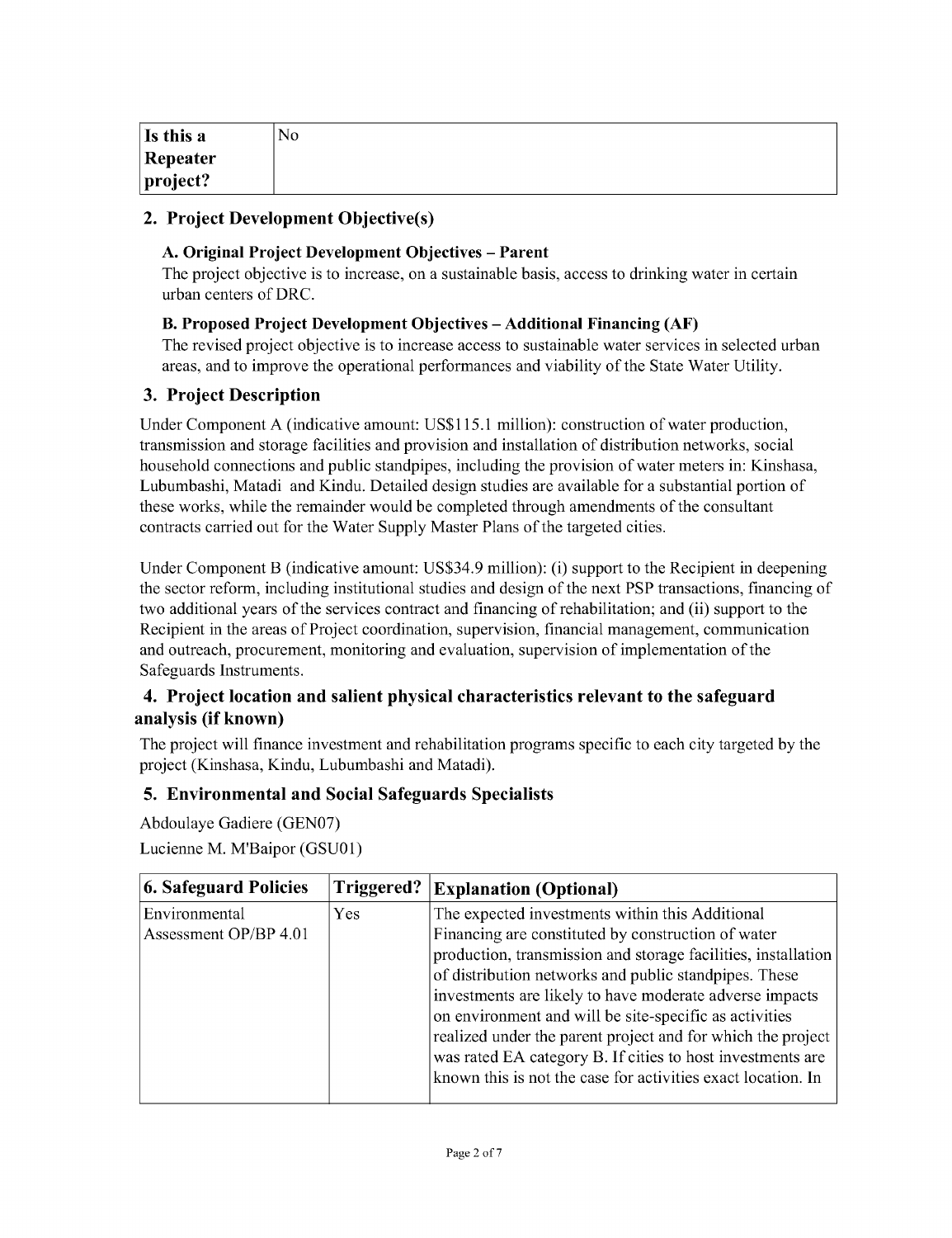|                                                   |                | such a case the appropriate safeguard instrument is an<br>Environmental and Social Management Framework<br>(ESMF). The existing ESMF has been updated, reviewed,<br>consulted upon and disclosed both in DRC and at the<br>Infoshop on December 9, 2015.                                                                                                                                                                                                                                                                                                                                                                                                                                                                         |  |
|---------------------------------------------------|----------------|----------------------------------------------------------------------------------------------------------------------------------------------------------------------------------------------------------------------------------------------------------------------------------------------------------------------------------------------------------------------------------------------------------------------------------------------------------------------------------------------------------------------------------------------------------------------------------------------------------------------------------------------------------------------------------------------------------------------------------|--|
| Natural Habitats OP/BP<br>4.04                    | No             | None of the activities to be financed by the AF will be<br>implemented in natural habitats or induce the use of<br>resources collected from natural habitats which could<br>result in their degradation.                                                                                                                                                                                                                                                                                                                                                                                                                                                                                                                         |  |
| Forests OP/BP 4.36                                | N <sub>0</sub> | Activities under the AF will totally take place in urban<br>areas. That means no forested area is expected to be<br>impacted.                                                                                                                                                                                                                                                                                                                                                                                                                                                                                                                                                                                                    |  |
| Pest Management OP 4.09                           | No             | The project does not have any relation with pest<br>management                                                                                                                                                                                                                                                                                                                                                                                                                                                                                                                                                                                                                                                                   |  |
| Physical Cultural<br>Resources OP/BP 4.11         | Yes            | As most of activities to be undertaken will involve<br>excavations with possible discoveries of physical cultural<br>resources, this policy is triggered in order to anticipate<br>and to make sure that all the precautions have been taken<br>to protect and safeguard physical cultural resources.<br>However, there is no need to prepare specific instrument<br>on physical cultural resources. A chapter on how to<br>handle chance finds or cultural assets within the project<br>area has been developed and included in the ESMF.                                                                                                                                                                                       |  |
| Indigenous Peoples OP/<br>BP 4.10                 | No             | There are no Indigenous People in the project areas.                                                                                                                                                                                                                                                                                                                                                                                                                                                                                                                                                                                                                                                                             |  |
| <b>Involuntary Resettlement</b><br>OP/BP 4.12     | Yes            | The project is an infrastructure project. That means<br>constructions and rehabilitation of such infrastructure<br>raging from water production, transmission and storage<br>facilities, installation of distribution networks and public<br>standpipes, may have impact on people and lead to land<br>acquisition or economic resettlement of population. To<br>anticipate potential social adverse impacts associated to<br>investments due to the fact that exact sites are not yet<br>known, the existing Resettlement Policy Framework<br>(RPF) has been updated by the client, reviewed,<br>consulted upon and disclosed publicly within DRC on<br>December 8, 2015, and disclosed at the Infoshop on<br>December 8, 2015. |  |
| Safety of Dams OP/BP<br>4.37                      | N <sub>o</sub> | The project will not finance dam or dam-related<br>investments, nor rely on dams.                                                                                                                                                                                                                                                                                                                                                                                                                                                                                                                                                                                                                                                |  |
| Projects on International<br>Waterways OP/BP 7.50 | Yes            | Among investments to be realized under this Additional<br>Financing, there is the construction of water production<br>facilities that will use water of Congo river which is an<br>international water way. The necessary volume to take per<br>day is 330000 m3. To be in compliance with this policy, a<br>notification referred CAB.MIN-ENRH/NYB 930/MA/15                                                                                                                                                                                                                                                                                                                                                                    |  |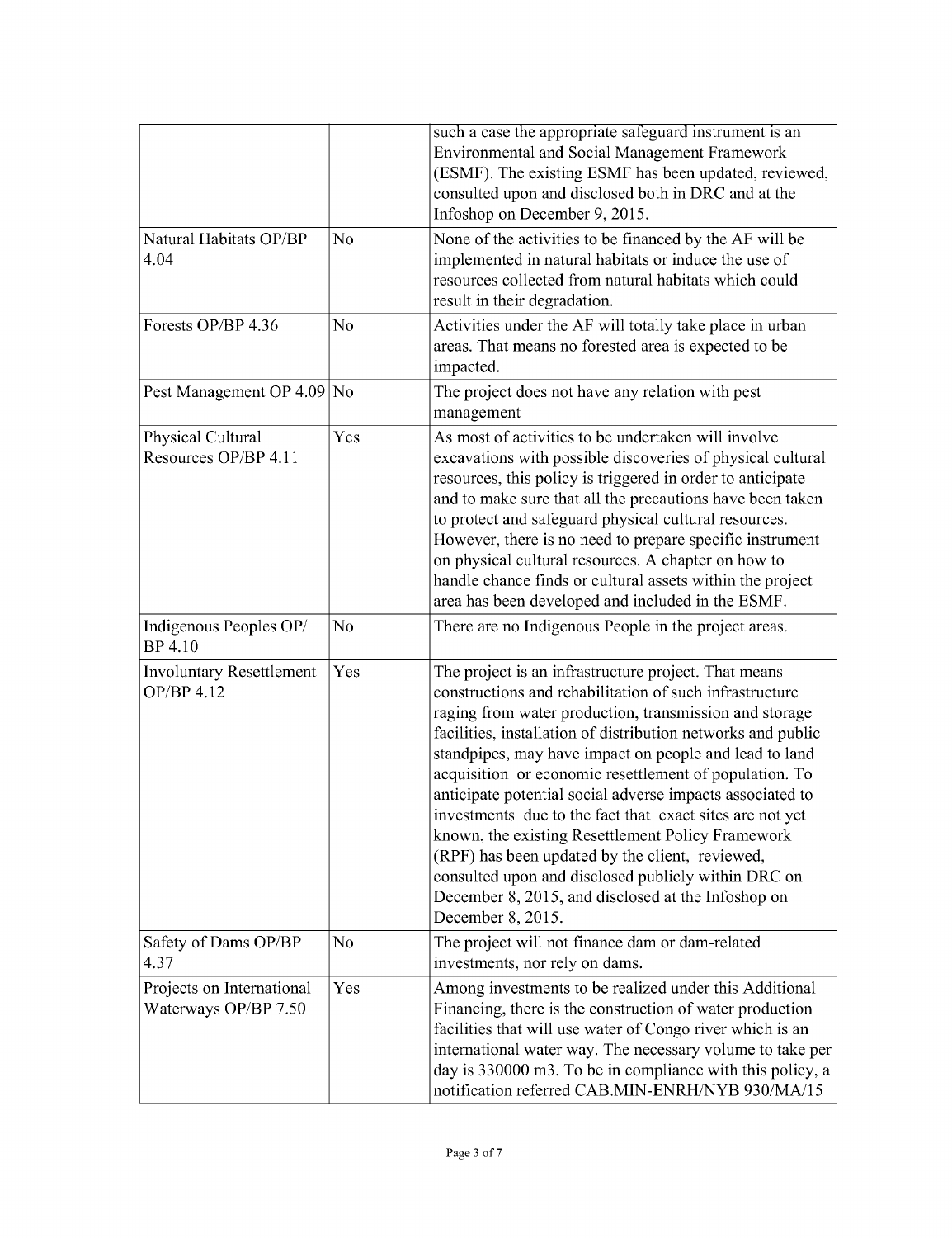|                                          |     | dated July 7, 2015, from the Government of DRC was<br>sent to riparian countries through the CICOS<br>(Commission Internationale du bassin Congo-Oubangui-<br>Sangah). |
|------------------------------------------|-----|------------------------------------------------------------------------------------------------------------------------------------------------------------------------|
| Projects in Disputed<br>Areas OP/BP 7.60 | No. | This project is not being implemented in any disputed<br>areas.                                                                                                        |

## **II. Key Safeguard Policy Issues and Their Management**

### *A. Summary of Key Safeguard Issues*

#### **1. Describe any safeguard issues and impacts associated with the proposed project. Identify and describe any potential large scale, significant and/or irreversible impacts:**

There are no significant or irreversible adverse impacts that are expected from the implementation of activities that will be financed under this **AF.** Most of the adverse environmental and social impacts associated with these investments will be small-scale and site-specific. Hence, they will be manageable at an acceptable level.

The project remains **EA** category B due to the fact that components and activities are nearly the same as in the parent project. It will trigger, however, a new safeguard policy (OP/BP *7.50),* in respect of which the Government has taken appropriate action. The policies that were previously triggered are OP/PB 4.01 and OP/PB 4.12. Safeguard instruments **(ESMF** and RPF) have all been updated and will be implemented as guidance/guidelines for the activities during the Additional Financing phase.

### **2. Describe any potential indirect and/or long term impacts due to anticipated future activities in the project area:**

The potential adverse impacts associated with projected activities are anticipated to be minor, site specific and limited to an acceptable level. The social safeguards impacts identified, are not expected to have long term or cumulative effects.

#### **3. Describe any project alternatives (if relevant) considered to help avoid or minimize adverse impacts.**

As indicated above, the potential adverse impacts are minimal.

### **4. Describe measures taken by the borrower to address safeguard policy issues. Provide an assessment of borrower capacity to plan and implement the measures described.**

During the parent project's implementation, screening of sub-projects has taken place to ensure proper identification and mitigation of any adverse impacts. In addition, limited Environmental and Social Impact Assessment (ESIAs), Resettlement Action Plans (RAP) have been regularly developed before the commencement of works on the ground. During works' phase, a monthly environmental and social report was regularly produced **by** the **PIU** which hosts two senior Environmental specialists. Moreover, Word Bank's safeguard specialists were part of supervision fields' missions to make sure that the project was implemented in full compliance with safeguard triggered policies (OP/PB4.01 and OP/PB4.12). These practices will continue during the **AF.**

On procedural level, as the exact location of future investments are not yet known and activities are diversified, the borrower has updated the existing Environmental and Social Management Framework **(ESMF).** That safeguard instrument contains standards, methods, and procedures specifying how future activities whose location, number, and scale are unknown will systematically address environmental and social issues. It includes: (i) a systematic environmental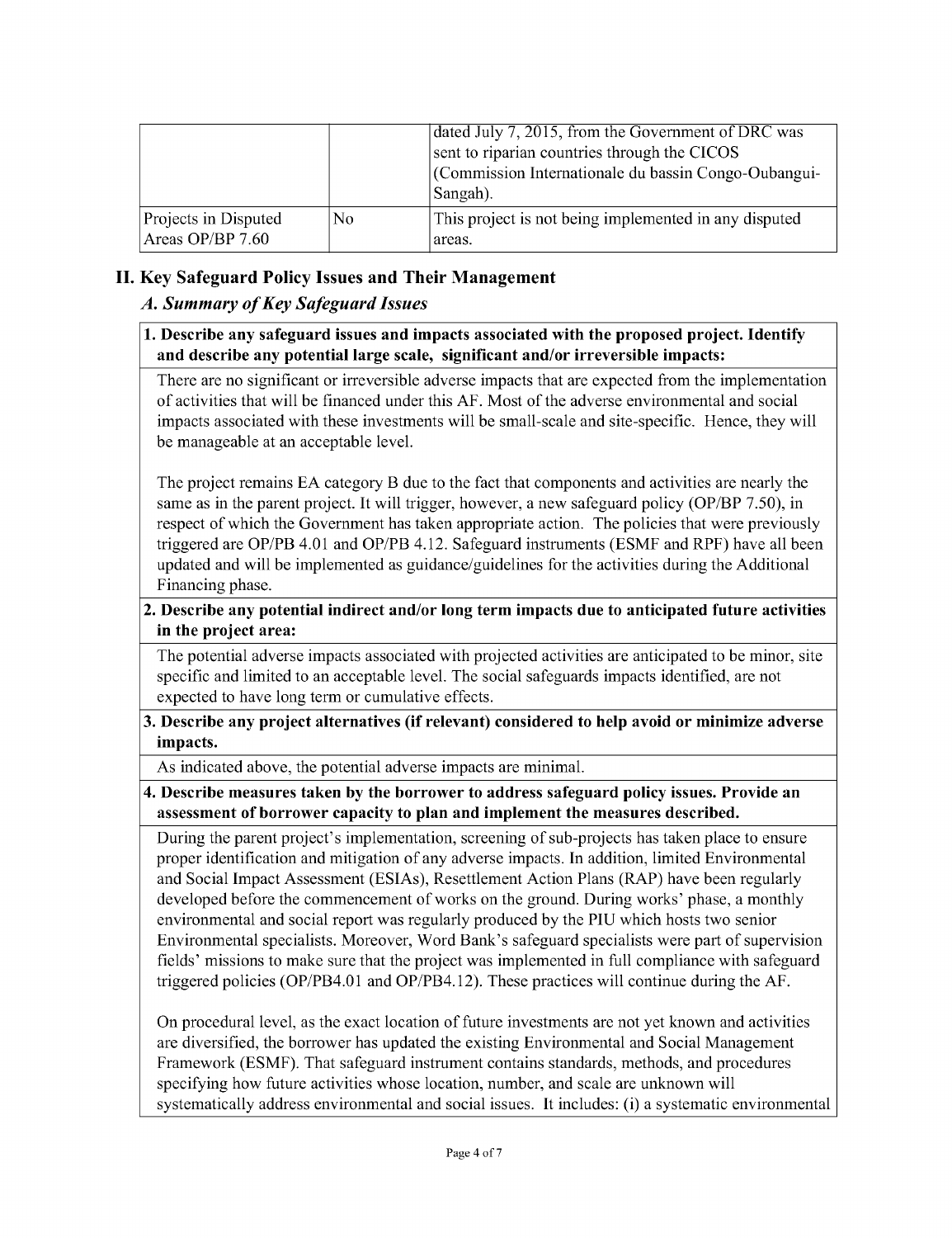and social impact assessment for all activities before selection and implementation; (ii) procedures for conducting activity-specific ESIAs, Limited Environmental Impact Assessment **(LEIA)** or Environmental and Social Management Plan **(ESMP);** (iii) capacity strengthening and awarenessraising campaigns targeted at relevant stakeholder groups for better implementation and monitoring of project safeguard measures; and (iv) establishment and implementation of a consultation framework for the environmental control and monitoring.

To manage land acquisition, involuntary resettlement or loss of livelihoods induced **by** the implementation of activities, the client has updated the existing Resettlement Policy Framework (RPF). That safeguard instrument clarifies the principles, organizational arrangements, and design criteria to be applied to investments to be prepared during **AF** implementation. Investment-specific Resettlement Action Plans (RAP) will be prepared, as necessary, in line with the RPF and submitted to the Bank for approval.

**All** the above safeguard documents provide detailed mitigation measures to ensure sustainability and compliance with DRC's regulations and legislations, as well as with the World Bank environmental and social policies.

Activities financed under the project will be screened using a standardized approach based on the tools developed under the original project. ESMPs will be prepared as needed for the small civil works expected to be undertaken under this **AF.** For works with negligible impacts environmental measures based on national laws and regulations will apply.

As indicated previously, the **PIU** currently has two environmental specialists who have been benefitting from safeguards training during Bank supervision missions or specific trainings on safeguard policies and procedures. Both will continue being responsible for safeguards implementation within this **AF.**

*5.* **Identify the key stakeholders and describe the mechanisms for consultation and disclosure on safeguard policies, with an emphasis on potentially affected people.**

The key stakeholders are communities living in the project areas, particularly poor households, pupils and teachers in schools which will benefit from water supply, but also the industries that will connected to water networks. During the preparation of the safeguard instruments all these stakeholders were consulted and their comments and suggestions taken into consideration in the finalization of the documents. These series of consultations have been organized through workshops and communication campaigns. The frameworks have been disclosed in-country and at the Infoshop.

| Environmental Assessment/Audit/Management Plan/Other                                                        |                |  |  |
|-------------------------------------------------------------------------------------------------------------|----------------|--|--|
| Date of receipt by the Bank                                                                                 | 08-Dec-2015    |  |  |
| Date of submission to InfoShop                                                                              | $09$ -Dec-2015 |  |  |
| For category A projects, date of distributing the Executive<br>Summary of the EA to the Executive Directors | ////           |  |  |
| "In country" Disclosure                                                                                     |                |  |  |
|                                                                                                             |                |  |  |
| Comments:                                                                                                   |                |  |  |
| <b>Resettlement Action Plan/Framework/Policy Process</b>                                                    |                |  |  |

#### *B. Disclosure Requirements*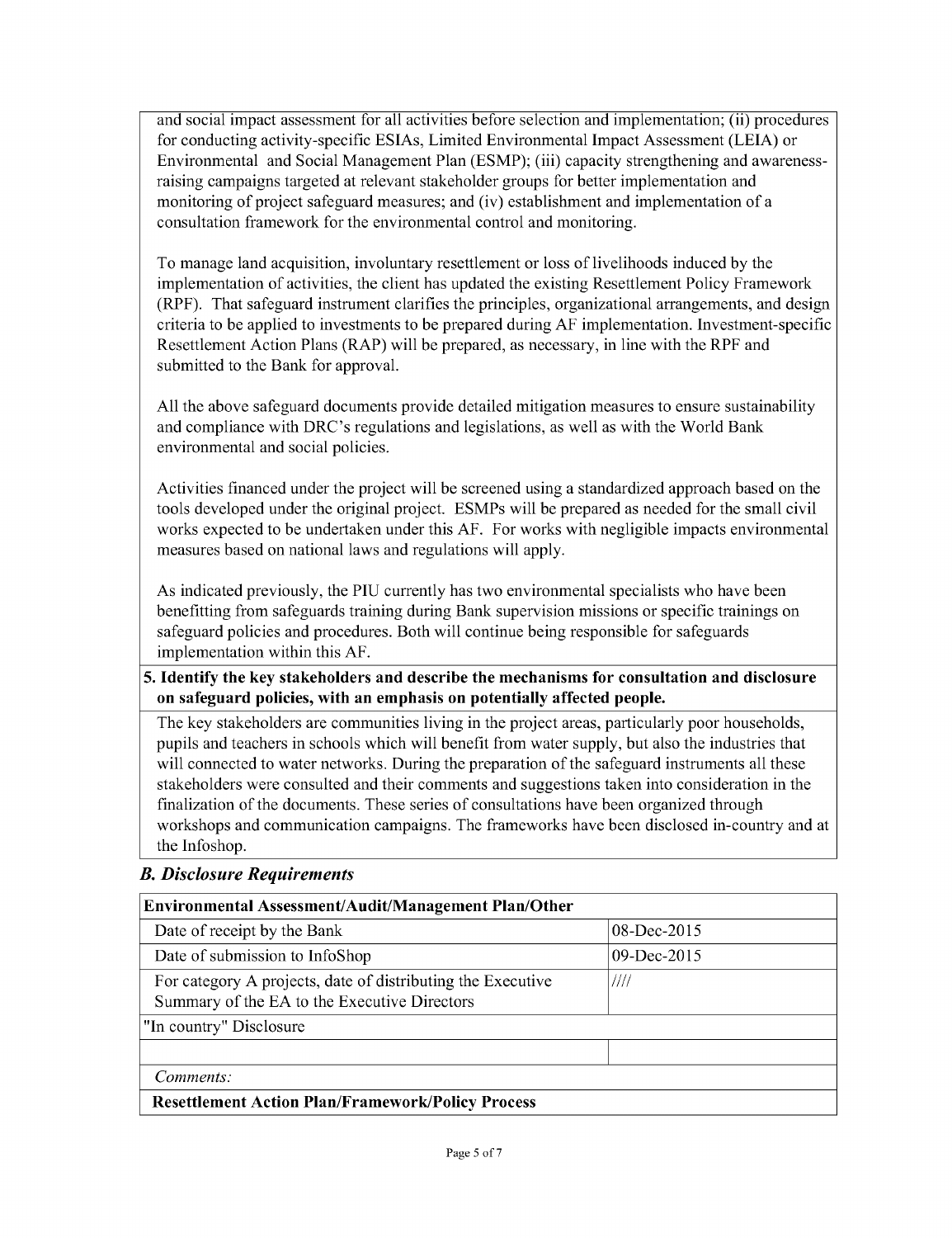| Date of receipt by the Bank                                                                                                                                                                                          | $08$ -Dec-2015 |  |  |
|----------------------------------------------------------------------------------------------------------------------------------------------------------------------------------------------------------------------|----------------|--|--|
| Date of submission to InfoShop                                                                                                                                                                                       | $08$ -Dec-2015 |  |  |
| "In country" Disclosure                                                                                                                                                                                              |                |  |  |
|                                                                                                                                                                                                                      |                |  |  |
| Comments:                                                                                                                                                                                                            |                |  |  |
| If the project triggers the Pest Management and/or Physical Cultural Resources policies, the<br>respective issues are to be addressed and disclosed as part of the Environmental Assessment/<br><b>Audit/or EMP.</b> |                |  |  |

**If in-country disclosure of any of the above documents is not expected, please explain why:**

# *C. Compliance Monitoring Indicators at the Corporate Level*

| <b>OP/BP/GP 4.01 - Environment Assessment</b>                                                                                                                                                          |                              |                                   |                             |
|--------------------------------------------------------------------------------------------------------------------------------------------------------------------------------------------------------|------------------------------|-----------------------------------|-----------------------------|
| Does the project require a stand-alone EA (including EMP)<br>report?                                                                                                                                   | $Yes \lceil$<br>$\mathbf{1}$ | No[X]                             | $NA \lceil$                 |
| <b>OP/BP 4.11 - Physical Cultural Resources</b>                                                                                                                                                        |                              |                                   |                             |
| Does the EA include adequate measures related to cultural<br>property?                                                                                                                                 | Yes $\lceil \times \rceil$   | No <sub>1</sub><br>$\mathbf{I}$   | $NA \lceil$                 |
| Does the credit/loan incorporate mechanisms to mitigate the<br>potential adverse impacts on cultural property?                                                                                         | Yes $\lceil \times \rceil$   | No <sub>1</sub><br>$\mathbf{I}$   | $NA \lceil$                 |
| <b>OP/BP 4.12 - Involuntary Resettlement</b>                                                                                                                                                           |                              |                                   |                             |
| Has a resettlement plan/abbreviated plan/policy framework/<br>process framework (as appropriate) been prepared?                                                                                        | Yes $\lceil \times \rceil$   | No <sub>1</sub><br>$\overline{1}$ | $NA \lceil$<br>$\mathbf{I}$ |
| If yes, then did the Regional unit responsible for safeguards or<br>Practice Manager review the plan?                                                                                                  | Yes $[\times]$               | No <sub>1</sub><br>$\mathbf{I}$   | $NA$ [                      |
| Is physical displacement/relocation expected?<br>Provided estimated number of people to be affected                                                                                                    | $Yes \lceil$<br>$\mathbf{1}$ | No <sub>1</sub><br>$\mathbf{I}$   | TBD[X]                      |
| Is economic displacement expected? (loss of assets or access to<br>assets that leads to loss of income sources or other means of<br>livelihoods)<br>Provided estimated number of people to be affected |                              | No <sub>1</sub><br>$\mathbf{I}$   | TBD[X]                      |
| OP 7.50 - Projects on International Waterways                                                                                                                                                          |                              |                                   |                             |
| Have the other riparians been notified of the project?                                                                                                                                                 | Yes $\lceil \times \rceil$   | No <sub>1</sub><br>1              | $NA \lceil$                 |
| If the project falls under one of the exceptions to the<br>notification requirement, has this been cleared with the Legal<br>Department, and the memo to the RVP prepared and sent?                    | Yes $\lceil$<br>$\mathbf{1}$ | $\mathbf{I}$<br>No <sub>1</sub>   | NA[X]                       |
| Has the RVP approved such an exception?                                                                                                                                                                | Yes $\lceil$<br>1            | No <sub>1</sub><br>$\mathsf{I}$   | NA[X]                       |
| The World Bank Policy on Disclosure of Information                                                                                                                                                     |                              |                                   |                             |
| Have relevant safeguard policies documents been sent to the<br>World Bank's Infoshop?                                                                                                                  | Yes $\lceil \times \rceil$   | No <sub>1</sub><br>1              | NA <sub>1</sub>             |